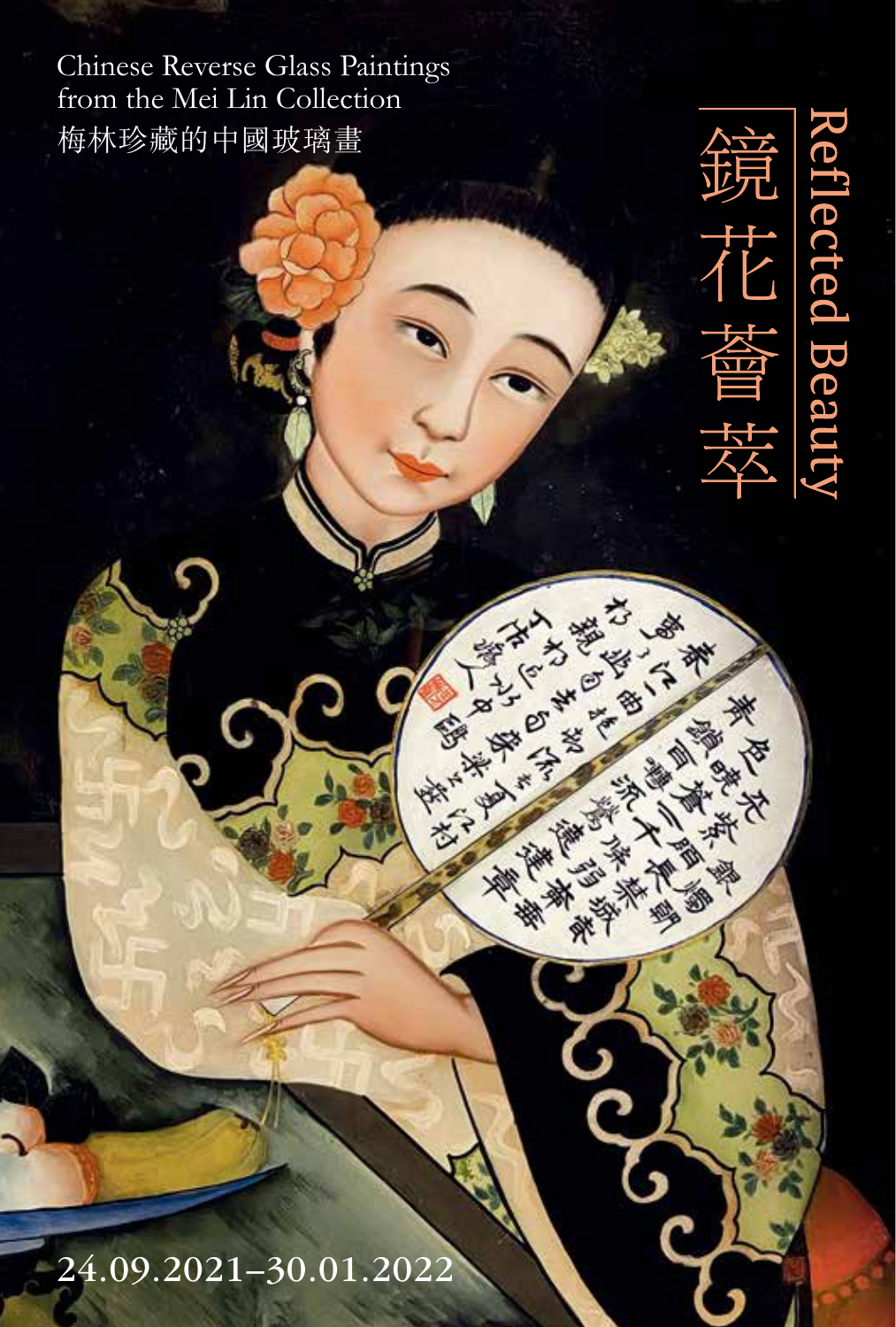#### Foreword 前言

Chinese reverse glass paintings have rarely been displayed in museums and few studies have considered their compositional elements and iconographic themes. In the eighteenth century, they were primarily created for the export market and catered to the taste of western patrons in Europe and North America. In the nineteenth and early twentieth centuries, the production of reverse paintings became much more locally focused, with artists creating scenes filled with auspicious symbols and literary references that merchants sold mainly within China.

The subject matter of the current exhibition is the large and multifaceted phenomenon of the more indigenous paintings rendered in finely executed detail. Thanks to the fruitful collaboration with the Mei Lin Collection, we have been able to assemble a group of late Qing dynasty and early Republican period paintings. Some of these images are styled as mirrors and mounted as pocket mirrors or table screens that depict scenes from mythology or popular literature, auspicious objects or portraits of women and children, as well as 'reflected beauties' in both intimate and larger sizes.

中國反向玻璃畫鮮有在博 物館展出,亦甚少重視其 構圖和圖像主題。十八世紀 時,玻璃畫主要為向歐美市 場出口的外銷畫,符合西洋 購藏人士之審美眼光。十九 世紀和二十世紀初期,玻璃 畫之創作生產面向本土市 場,主要購藏人為中國商 人,畫師繪製帶有吉祥寓意 的場景及與中國文學息息 相關的主題。

是次展覽從多個層次呈現 這些刻畫細緻的中國本土 玻璃畫。香港大學美術博物 館感謝與梅林珍藏的寶貴 合作機會,集合呈現一批晚 晴和民國早期的玻璃畫精 品。部分圖像以玻璃鏡、手 執化妝鏡或屏風擺件等不 同形式風格出現,描繪神話 傳說和民間傳統故事、吉祥 清供、婦女兒童肖像畫及美 人肖像玻璃畫,尺寸各異。

是次展覽陳列這批專為中 國市場創製的玻璃畫,主題 內容豐富。十八世紀時,人 By introducing such diversity, the artworks provide a general overview of the themes represented for the Chinese market. While in the eighteenth century the pleasure of viewing a Canton harbour scene in London was typical for export trade paintings, in later centuries the cultural identity of the painted subjects took on greater significance, as an increasing number of Chinese not simply the affluent merchant class of the eighteenth century—were well versed in the literary and musical references.

These portraits also focus on domestic scenes and the shifting standards of beauty, which can be viewed as historic records documenting Chinese civilisation at a time when the dynastic system had ended, and modernity characterised not just politics, but also sociocultural developments. These values give importance to a medium that bridges folk and fine art and highlights the paintings' significance when viewed as exceptional documents offering rarely preserved insights into an increasingly urban lifestyle.

們在倫敦的家中透過外銷 玻璃畫自如地欣賞遠在廣 東港的佳景。數世紀後,除 了十八世紀的富裕商人,愈 來愈多中國民眾熟諳畫中 的文學主題及相關戲劇內 容和音樂,從而賦予這些玻 璃畫更為豐富而深刻的文 化身份。

此外玻璃畫聚焦家居場景 和變化中的的審美標準。這 些圖畫可被視作中國文明 之歷史記載,從政治、文化 和社會發展多個方向,見證 皇朝政權結束後中國社會 的現代性轉型。這些珍貴的 視覺材料作為連接民間藝 術和精緻藝術的媒介之意 義從而變得尤為重要。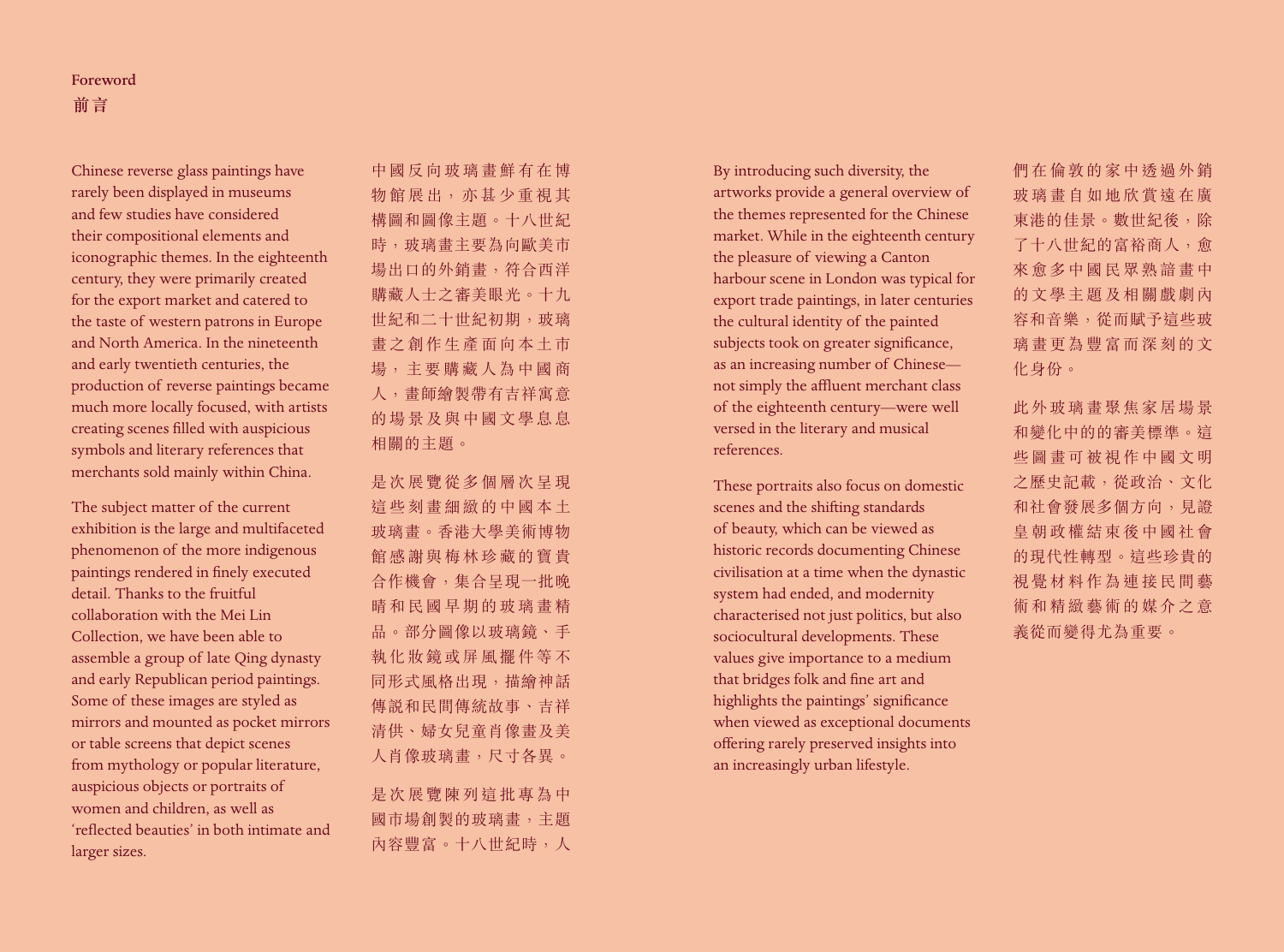# Scenes from Popular Literature 民間傳統故事

The colloquial character of nineteenthand early twentieth-century reverse glass paintings is exemplified in those scenes taken from mythology and popular literature. The clientele of these artworks were familiar with the references to the literary tales, dramatic performances and musical compositions.

Some of the commonly painted scenes, such as the *White Snake Stealing Medicinal Herbs*, existed in many versions in different renderings as both reverse glass paintings and popular prints, some with extended surroundings, additional details or a larger cast of characters. Other depictions show the Green Snake in the *Fight at Duanqiao Bridge* or refer to the story of *Taking a Boat Trip on West Lake*, all of which are episodes from the vernacular tale *The Legend of the White Snake*. Other paintings depict a *Fishing Scene*, *Women Playing Go*, *Xichun* and *Qingwen*, as well as other episodes and characters from the classic novel *Hongloumeng* ('The Dream of the Red Chamber'). Several other works illustrate scenes from Peking opera. Together, they represent a set of images that links directly to the literary and performing arts.

這些十九世紀與二十世紀 初的反向玻璃畫取材自膾 炙人口的民間傳統故事,描 繪神話演義和通俗文學的 場景。玻璃畫的購藏人熟知 其中的傳說故事、戲劇內容 和音樂。

反向玻璃畫和通俗版畫繪 製常採用傳說故事之場景, 並演繹出不同的版本。如 「白蛇盜仙草」曾多次出 現在玻璃畫和版畫的諸多 版本中,繪製者時而延申 故事場景,時而添加細節, 亦會增加人物。其他場景如 「青蛇斷橋之戰」和「遊西 湖」均出自民間傳說《白蛇 傳》。另有以《紅樓夢》故 事為背景的玻璃畫描繪諸 如「四美釣魚」、「女子圍 棋對弈」、惜春和晴雯等場 景和人物。其他玻璃畫作品 則描繪京劇場景。這些玻璃 畫集合呈現一系列與文學 和表演藝術直接關聯的圖 像。



**Taking a boat trip on West Lake** Probably Hebei province, Northern China, ca. 1930 393 x 597 mm Mei Lin Collection, B414

#### **遊西湖**

中國北方,河北省 (傳),約 1930年 393 x 597 毫米 梅林珍藏,B414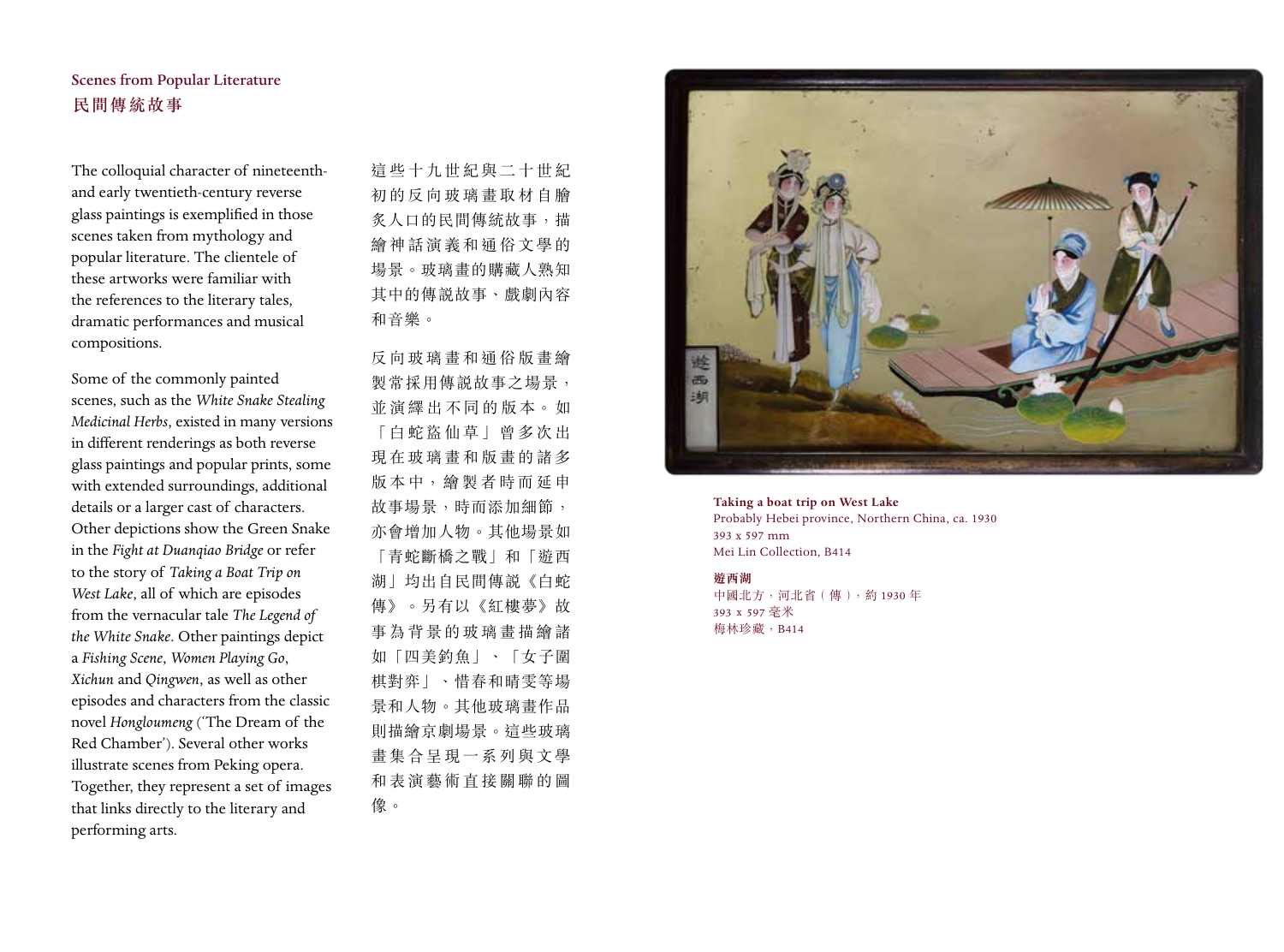### Auspicious Objects 吉祥清供

Reverse glass paintings, like classical Chinese paintings, regularly depict auspicious objects and symbols. Magpies are known as heralds of good fortune and peonies are representative of wealth and good luck. These and other images relate to the richness of the local pictorial language. Widely employed in gift-giving and holiday celebrations, the symbolism of the auspicious objects is found throughout Chinese culture.

These particular reverse paintings also regularly include lotus flowers and seedpods, along with other images that relate to Buddhism. Certain symbolic objects, such as bright yellow fruit or flowers resemble the moon and indicate the new beginnings and good fortune brought about by the Lunar New Year festival.

Painted flora and fauna are also indicative of nature's beauty, and many of the life-like depictions are reminiscent of the celebrated genre of Chinese bird-and-flower paintings. Due to the inherent difficulty of matching the finesse of ink paintings in the reverse glass format, it is often the subject matter and colour scheme of the vernacular style that most firmly embed these artefacts in everyday life and customs.

於玻璃平板背面反筆繪製 的玻璃畫,類同傳統中國繪 畫,常描繪象徵吉祥寓意的 清雅供品。喜鵲寓意傳達 喜訊,牡丹則象徵財富和如 意好運。這些包含美好寓意 的圖像與中國豐富多彩的 地方性圖像語匯緊密相連。 吉祥清供常用於佳禮餽贈 和節日慶賀等場合,體現中 國傳統文化。

這些反筆繪製的玻璃畫常 包含蓮花、蓮蓬和其他與佛 教相關的圖像。明亮的黃色 花果猶如皎潔之月,於慶賀 農曆新年的場景,寓意新的 起點和好運。

玻璃畫繪製的動植物題材 生動展現自然之美,使人聯 想到著名的傳統中國花鳥 畫。由於玻璃畫由反筆起稿 繪製而成,難以模仿水墨畫 細緻精湛的筆墨,但其主題 內容及用色具有民間地方 特色,使玻璃畫成為參與人 們日常生活和民間習俗的 重要文物。



**Flowers and scholars' objects** China, late Qing dynasty 348 x 495 mm Mei Lin Collection, B124

**鮮花及學士書齋清供** 中國,晚清 348 x 495 毫米 梅林珍藏,B124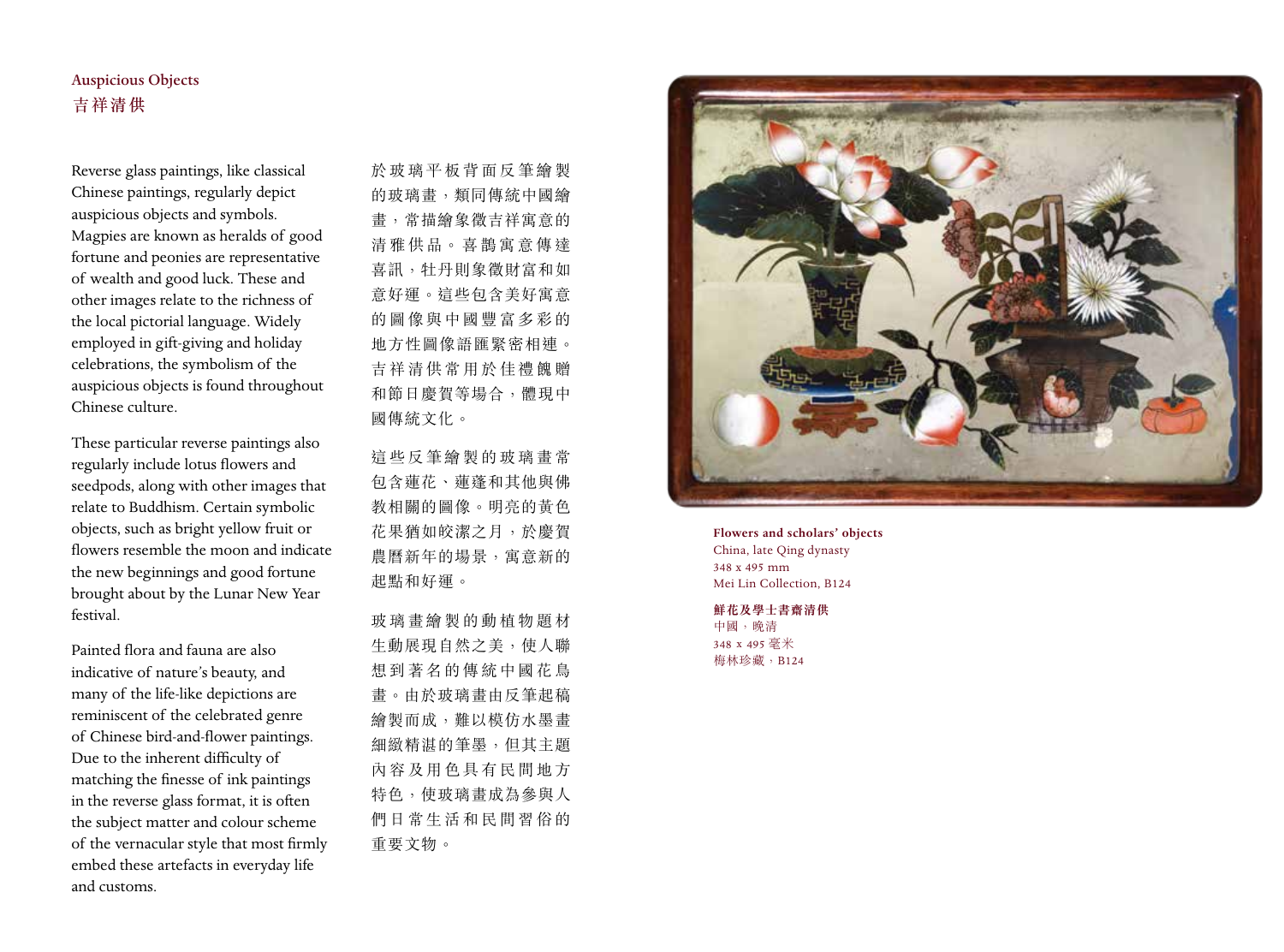# Portraits of Women and Children 婦女兒童肖像

Reverse glass paintings depicting women with children are endearing and symbolic images that celebrate the family and the continuity of generations within a clan.

Stylistically many of these paintings also reveal much about the rapidly changing fashions of early twentieth-century China. Women are shown wearing traditional dresses while carrying modern, western-style handbags. They also portray natural feet, even though foot-binding was still practiced at the time. Here, the naturalistic style and western perspective of the contemporary calendar illustration appear to have been models for this genre of glass painting.

Some paintings commemorate particular events, such as weddings or other family celebrations. Larger scenes may include a western perspective, a stylistic quality rarely seen in early compositions. These examples testify to the varied influences in local Chinese glass painting workshops and to the fashions—in content, style and technique—that individual artists were able to express.

這些以婦女和兒童肖像為 主題的玻璃畫深受人們喜 愛,傳達對和睦家庭生活與 家族血脈延續、薪火相傳之 美好嚮往。

這些玻璃畫亦揭示中國 二十世紀初演變迅速的服 飾文化。婦女穿著傳統服 裝,攜現代的西式手袋。亦 可見自然天足,雖然當時仍 有婦女纏足。這類玻璃畫的 婦女形象以當時流行的月 份牌女郎作模特原型。

玻璃畫亦會紀念特別的場 合,如婚禮和其他家庭生活 之節慶場景。在描繪大型場 景時,畫師或採以西式透視 技法,這在更早的玻璃畫構 圖中極為罕見。足見畫師透 過內容、風格和技巧,對中 國本土玻璃畫作坊之發展 和創作方式產生多樣影響。



**Mother and children** Probably Shandong province, China, Republican period 392 x 286 mm Mei Lin Collection, C087

**母親與孩童** 中國山東省 ( 傳 ) 民國 392 x 286 毫米 梅林珍藏,C087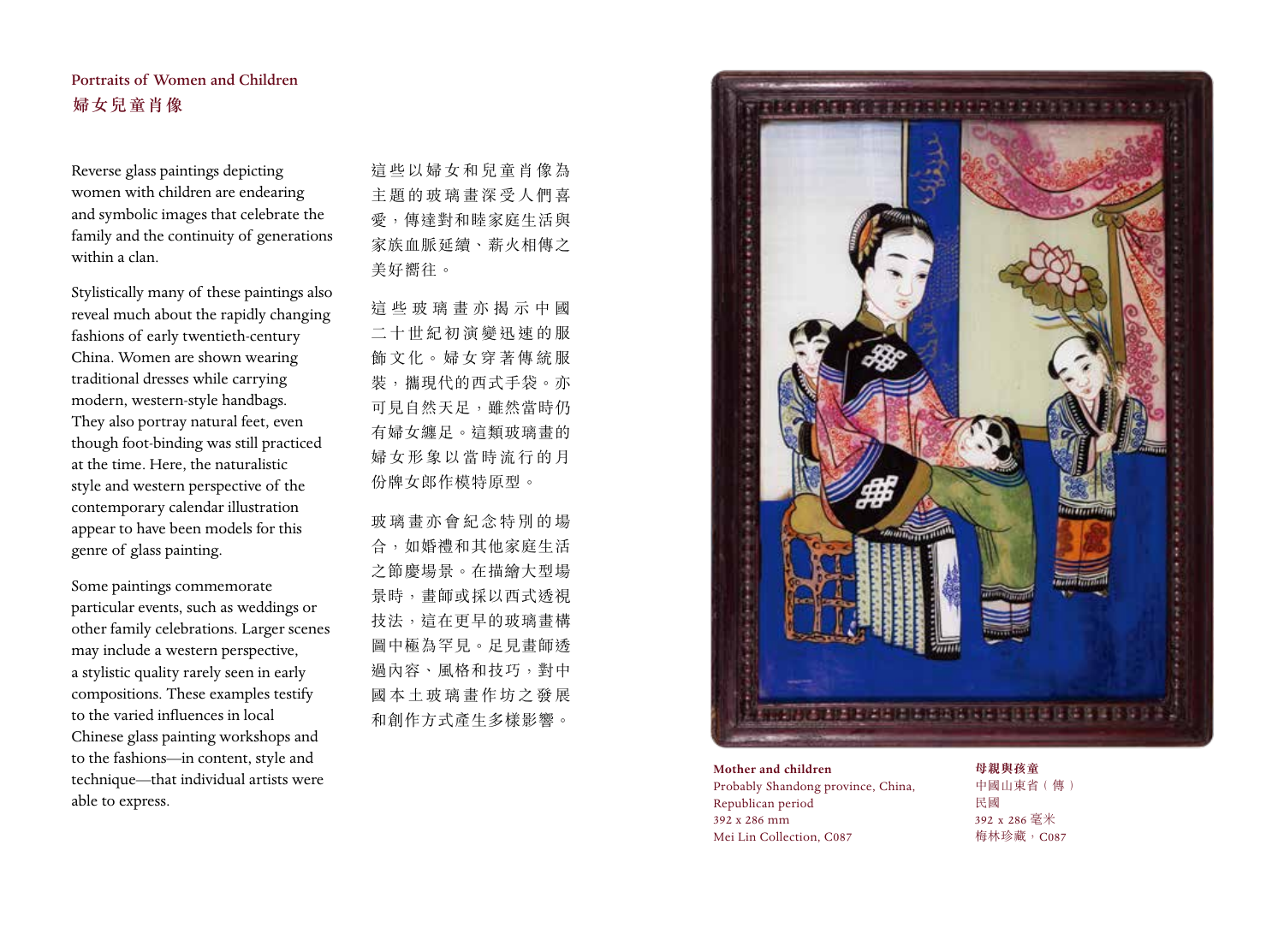## Reflected Beauties 美人畫

From the early years of the Republican period, commercial artists created thousands of colourful poster designs that formed an essential part of modern life in the city. Conceived as advertisements of fashionable women offering goods, these posters, known as *yuefenpai* ('posters of months'), were a blend of western commercial posters and Chinese paintings of beautiful women known as *meiren hua*. They were sold cheaply as calendars or given away as gifts during the Lunar New Year.

In subject matter they focus on the beauty of the female sitter while also integrating elements that form the contents of the other genres in the glass paintings, including poems rendered in calligraphy, or flowers and other symbolic objects representative of auspicious values. The forms of fashionable dress are undeniably important, including the side-slit top decorated with an endless knot pattern or the 'civilized new dress' (*wenming xinzhuang*) that signified the modern lifestyle of a new generation of women in post-imperial China. These attributes are often combined with seductive poses and tightly fitted cheongsams to exemplify and accentuate youthful beauty and alluring figures.

自民國早期,商業藝術家們 繪製上千幅彩色海報設計, 構成現代都市生活一道瑰 麗的風景。月份牌作廣告用 途,常繪有扮相時髦的女郎 展示商品,實為西式商業 海報設計與中國美人畫的 結合。月份牌以掛歷形式出 售,價格低廉,或作為慶賀 農曆新年的贈禮。

這些玻璃畫著重展現女性 之美,同時融入其他內容素 材,如詩詞書法作品、鮮花 或其他吉祥清供器物。對時 髦服飾的多樣演繹尤為重 要,譬如飾以盤扣、斜側開 襟的上裝,以及代表後帝制 時期中國新時代女性現代 生活的「文明新裝」。美人 玻璃畫的特點還包括描繪 女性誘人的婀娜姿態和緊 身長衫 ( 旗袍 ),烘托青春 佳麗的迷人身姿。



**Seated woman with fan** China, late Qing dynasty 653 x 449 mm HKU.P.2020.2495

**執扇女子坐像** 中國,晚清 653 x 449 毫米 HKU.P.2020.2495